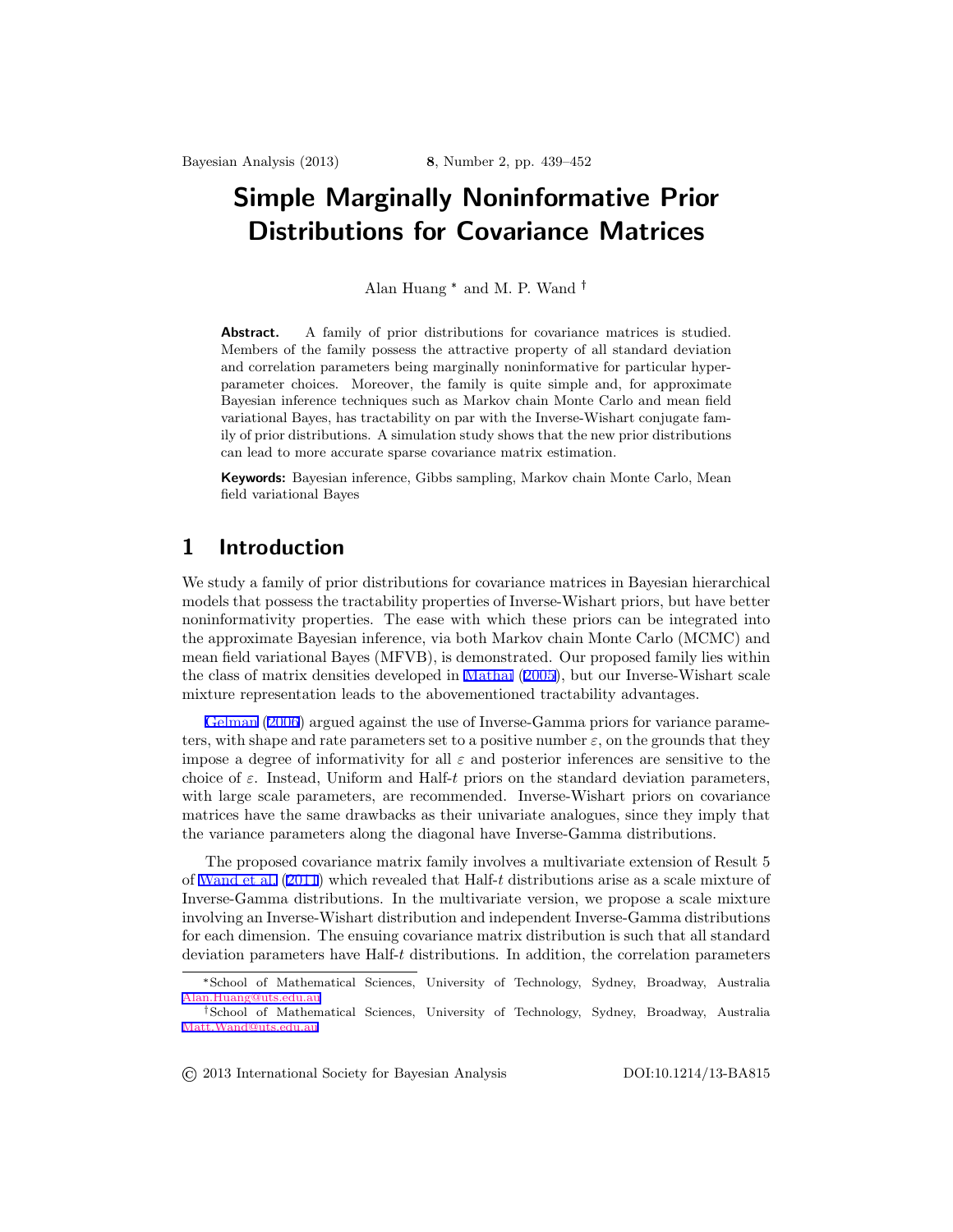<span id="page-1-0"></span>have uniform distributions on (*−*1*,* 1) for a particular choice of the Inverse-Wishart shape parameter.

The upshot is that it is possible to choose shape and scale parameters that achieve arbitrarily high noninformativity of all standard deviation and correlation parameters. The joint distributions of these parameters are more difficult to characterize, and we make no claims about their noninformativity. We suspect that joint informativity is inescapable for covariance matrix priors.

A particularly attractive feature of the proposed family of covariance matrix priors is the ease with which it can be incorporated into approximate inference methodology, with a relatively small increase in complexity compared with the common Inverse-Wishart prior. For instance, if the MCMC algorithm is Gibbsian with an Inverse-Wishart prior, then the same is true with the proposed family. Analogous results hold for MFVB approaches to approximate inference.

Note that, apart from [Mathai](#page-11-0) ([2005\)](#page-11-0), there are some other recently proposed alternatives to Inverse-Wishart priors for covariance matrices. Examples include those in [Barnard et al.](#page-11-0) ([2000](#page-11-0)) and [O'Malley and Zaslavsky](#page-11-0) ([2008\)](#page-11-0).

In Section 2, we describe the family of covariance matrix priors and discuss its theoretical properties in Section [3.](#page-2-0) A convenient conditional conjugacy property is then illustrated in Section [4,](#page-5-0) which leads to particularly simple implementations of Gibbs sampling and MFVB approaches. The theory is complemented by a data analysis example using the pigs bodyweight data set from [Diggle et al.](#page-11-0) ([2002\)](#page-11-0). A simulation study examining the performance of the proposed prior for sparse covariance matrix estimation is carried out in Section [5](#page-8-0). We close with a brief summary in Section [6](#page-11-0).

### **2 Proposed Family and Scale Mixture Representation**

The main recommendation in [Gelman](#page-11-0) ([2006\)](#page-11-0) is to use Half-*t* priors on standard deviation parameters to achieve arbitrarily high noninformativity. Half-*t* priors may appear to be computationally harder to work with than classical Inverse-Gamma priors, but a recent discovery by [Wand et al.](#page-12-0) [\(2011](#page-12-0), Result 5) showed that the Half-*t* distribution can be written as a scale mixture of simpler Inverse-Gamma distributions. The result for the Half-Cauchy case also appears as Proposition 1 in [Armagan et al.](#page-11-0) ([2011\)](#page-11-0). Explicitly,

if 
$$
\sigma^2 | a \sim \text{Inverse-Gamma}(\nu/2, \nu/a)
$$
 and  $a \sim \text{Inverse-Gamma}(1/2, 1/A^2)$   
then  $\sigma \sim \text{Half-}t(\nu, A),$  (1)

where  $x \sim \text{Inverse-Gamma}(\alpha, \beta)$  if the corresponding density function satisfies

$$
p(x) \propto x^{-\alpha - 1} e^{-\beta/x}, \quad x > 0
$$

and  $x \sim \text{Half-t}(\nu, A)$  if the corresponding density function is such that

$$
p(x) \propto \{1 + (x/A)^2/\nu\}^{-(\nu+1)/2}, \quad x > 0.
$$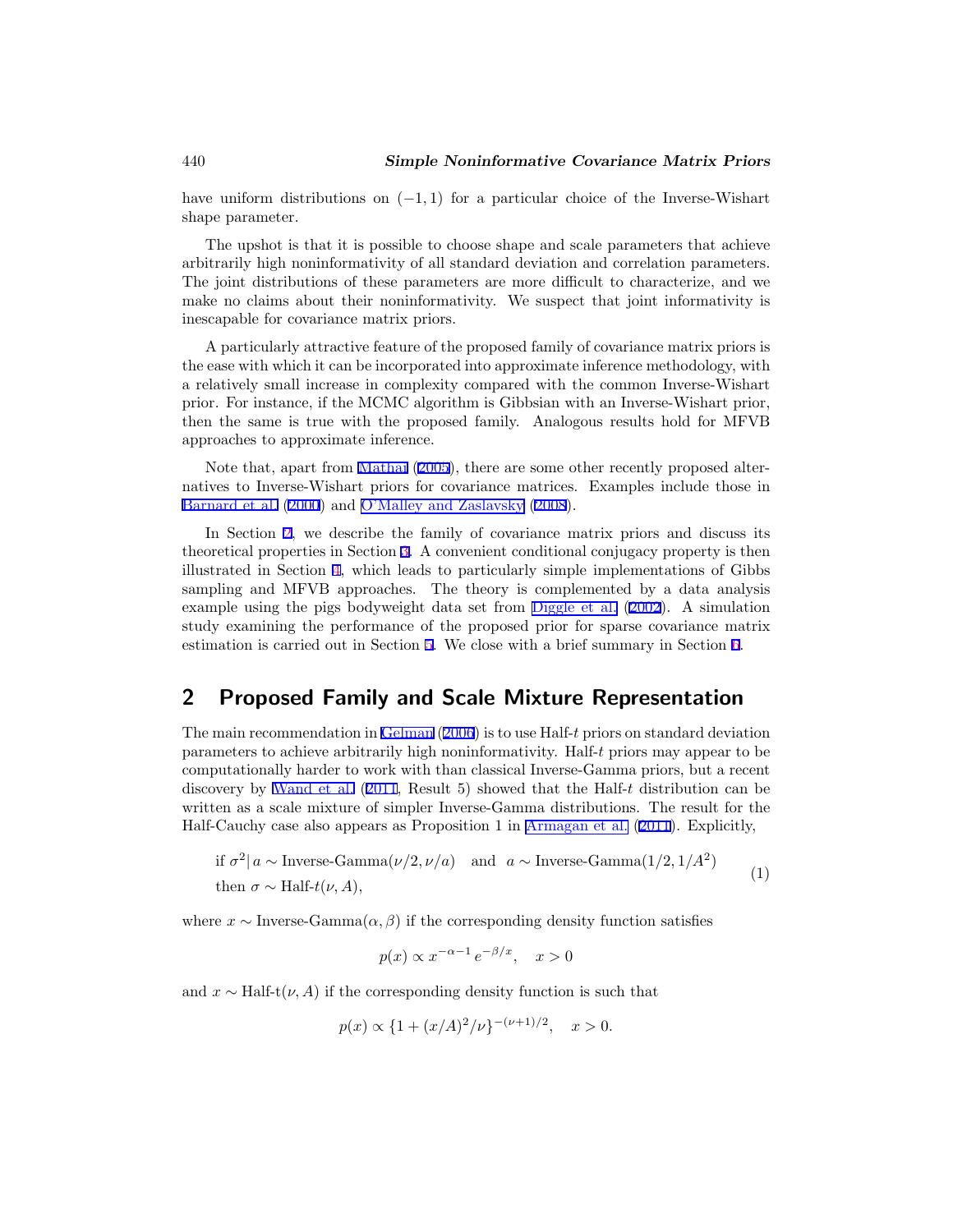#### <span id="page-2-0"></span>*A. Huang and M. P. Wand* 441

The hierarchical representation [\(1](#page-1-0)) makes MCMC and MFVB particularly easy to carry out due to the conditional conjugacy properties of the Inverse-Gamma distribution.

Our proposed family arises from an extension of [\(1](#page-1-0)) to  $p \times p$  random matrices  $\Sigma$ :

$$
\Sigma|a_1,\ldots,a_p \sim \text{Inverse-Wishart}(\nu+p-1,2\nu\text{ diag}(1/a_1,\ldots,1/a_p)),
$$
\n
$$
a_k \stackrel{\text{ind.}}{\sim} \text{Inverse-Gamma}(1/2,1/A_k^2), \quad k=1,\ldots,p.
$$
\n(2)

Here,  $diag(1/a_1, \ldots, 1/a_p)$  denotes a diagonal matrix with  $1/a_1, \ldots, 1/a_p$  on the diagonal and  $\nu, A_1, \ldots, A_p$  are positive scalars. The notation  $\stackrel{\text{ind.}}{\sim}$  stands for "independently" distributed as". Lastly, the notation  $\Sigma \sim$  Inverse-Wishart( $\kappa, B$ ) means that the density function of  $\Sigma$  is

$$
p(\Sigma) \propto |B|^{\kappa/2} |\Sigma|^{-(\kappa+p+1)/2} \exp\{-\frac{1}{2} \text{tr}(B\Sigma^{-1})\}, \quad \kappa > 0, \Sigma, B \text{ both positive definite.}
$$

We show in Section [3.2](#page-3-0) that (2) induces Half- $t(\nu, A_k)$  distributions for each standard deviation term  $\sigma_k$  in  $\Sigma$ . Thus, arbitrarily large values of  $A_k$  lead to arbitrarily weakly informative priors on the corresponding standard deviation term, as in [Gelman](#page-11-0) [\(2006](#page-11-0)). Moreover, in Section [3.3](#page-3-0) we show the particular choice  $\nu = 2$  leads to marginal uniform distributions for all correlation terms  $\rho_{k,k'}$ ,  $k \neq k'$ . The distribution characterized by (2) is therefore a matrix generalization of the Half-*t* prior of [Gelman](#page-11-0) ([2006\)](#page-11-0), with the additional property that it can induce marginal uniform distributions for all off-diagonal correlation terms.

It is also possible to write down the density function of  $\Sigma$  in closed form,

$$
p(\Sigma) \propto |\Sigma|^{-(\nu+2p)/2} \prod_{k=1}^p \left\{ \nu \left( \Sigma^{-1} \right)_{kk} + 1/A_k^2 \right\}^{-(\nu+p)/2}, \quad \Sigma \text{ positive definite},
$$

from which it can be seen that the proposed family appears implicitly in [Mathai](#page-11-0) [\(2005](#page-11-0)). In that paper, an explicit density representation is given for a more general class of matrix distributions and some theoretical properties are derived, but no feasible method to fit such models to data is prescribed. In contrast, the scale mixture representation (2) in this paper leads directly to particularly simple algorithms for fitting the model to data, as we demonstrate in Section [4](#page-5-0).

### **3 Properties**

The family of covariance matrices characterized by (2) has some attractive properties, particularly with regard to the marginal distributions of statistically meaningful parameters such as standard deviation and correlation parameters. We lay them out here.

### **3.1 Distributional Invariance of Sub-Covariance Matrices**

An attractive feature of (2) is that any sub-covariance matrix of  $\Sigma$  belongs to the same family of distributions, after an adjustment is made for the reduction in dimension.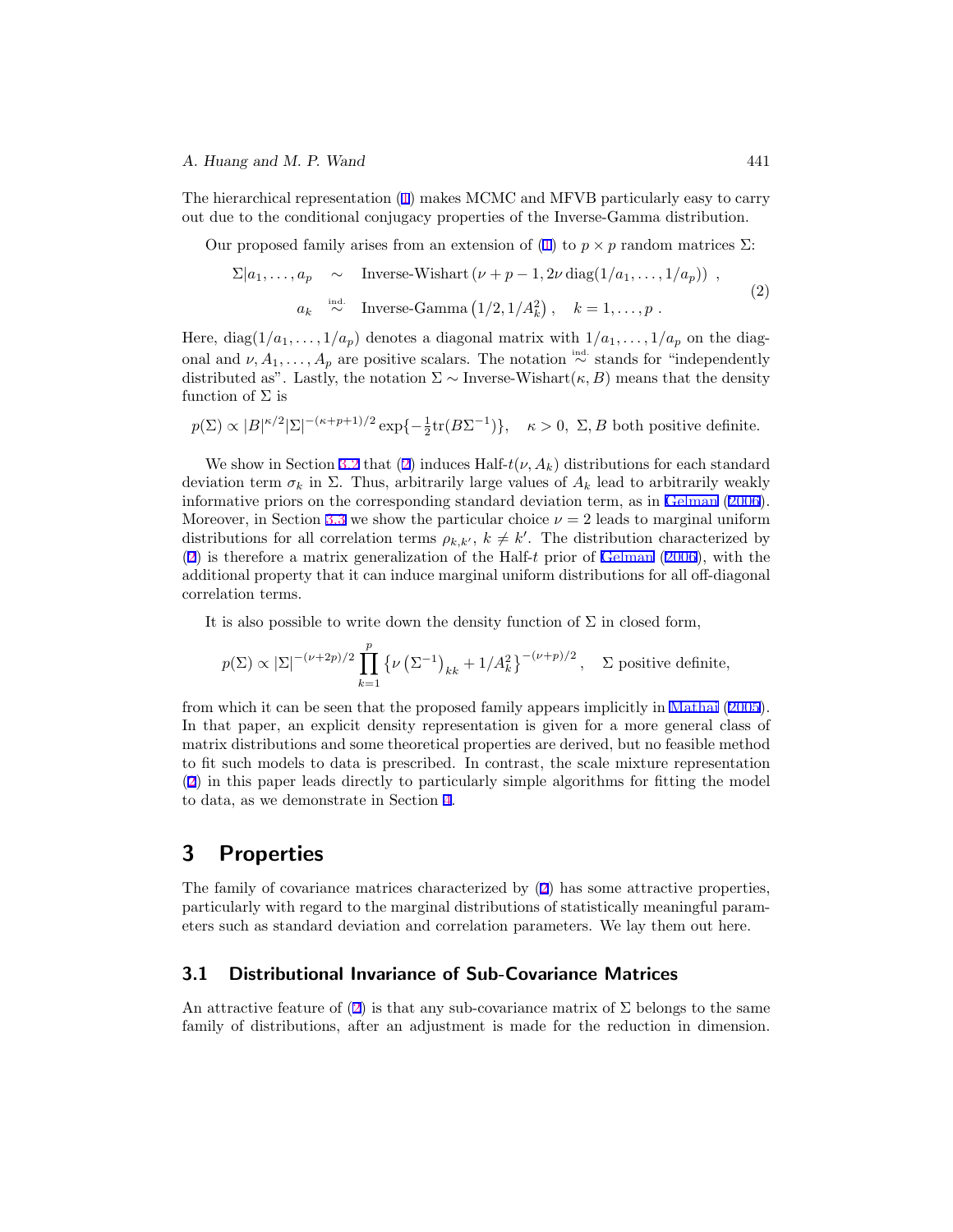<span id="page-3-0"></span>This allows for easier derivation of the marginal distributions of the standard deviation and correlation parameters. To see this, partition  $\Sigma$  as

$$
\Sigma = \left[ \begin{array}{cc} \Sigma_{11} & \Sigma_{12} \\ \Sigma_{21} & \Sigma_{22} \end{array} \right] ,
$$

where  $\Sigma_{11}$  has dimension  $p_1 \times p_1$ ,  $p_1 \leq p$ . We then have

$$
\Sigma_{11}|a_1,\ldots,a_{p_1} \sim \text{Inverse-Wishart}\left(\nu + p_1 - 1, 2\nu \text{ diag}(1/a_1,\ldots,1/a_{p_1})\right)
$$

by standard Inverse-Wishart distribution theory, with

$$
a_k \stackrel{\text{ind.}}{\sim} \text{Inverse-Gamma}\left(\frac{1}{2}, \frac{1}{A_k^2}\right), \quad k = 1, \ldots, p_1.
$$

Note that this is of the same form as ([2\)](#page-2-0). Applying this result to appropriate permutations of the variables underlying  $\Sigma$  leads to the following property:

**Property 1** (Distributional invariance of sub-covariance matrices)**.** *The marginal distribution of any sub-covariance matrix in* Σ *has the same distributional form as* Σ *itself.*

Property 1 is desirable because a covariance model should be expandable and collapsible over any set of variables in a self-consistent manner. This property is also nontrivial – for example, the uniform distribution over all correlation matrices, described in [Barnard et al.](#page-11-0) [\(2000](#page-11-0)), does not possess this property.

#### **3.2 Marginal Distributions of Standard Deviation Parameters**

The marginal distributions of the diagonals of  $\Sigma$  are easy to establish using Property 1. For example, the top left entry,  $\sigma_1^2$ , of  $\Sigma$  has a marginal distribution characterized by

$$
\sigma_1^2 | a_1 \sim \text{Inverse-Wishart}(\nu, 2\nu/a_1) ,
$$
  
 
$$
a_1 \sim \text{Inverse-Gamma}(1/2, 1/A_1^2) ,
$$

by Property 1. This in turn implies that the positive square-root  $\sigma_1$  is distributed as a Half-*t* distribution with  $\nu$  degrees of freedom and scale parameter  $A_1$  ([Wand et al.](#page-12-0) [2011,](#page-12-0) Result 5).

Applying this to appropriate permutations of the variables underlying  $\Sigma$ , it follows that the marginal distributions of the positive square-roots  $\sigma_k$  of the diagonal elements of  $\Sigma$  are all Half-*t* with degrees of freedom  $\nu$  and scale parameter  $A_k$ .

**Property 2** (Half-*t* standard deviations)**.** *The marginal distribution of any standard deviation term*  $\sigma_k$  *in*  $\Sigma$  *is Half-t*( $\nu$ ,  $A_k$ ).

### **3.3 Marginal Distributions of Correlation Parameters**

It suffices to consider only the marginal distribution of the correlation term in a  $2 \times 2$ covariance matrix. This is because for any  $(k, k')$  correlation term in a  $p \times p$  matrix  $\Sigma$ ,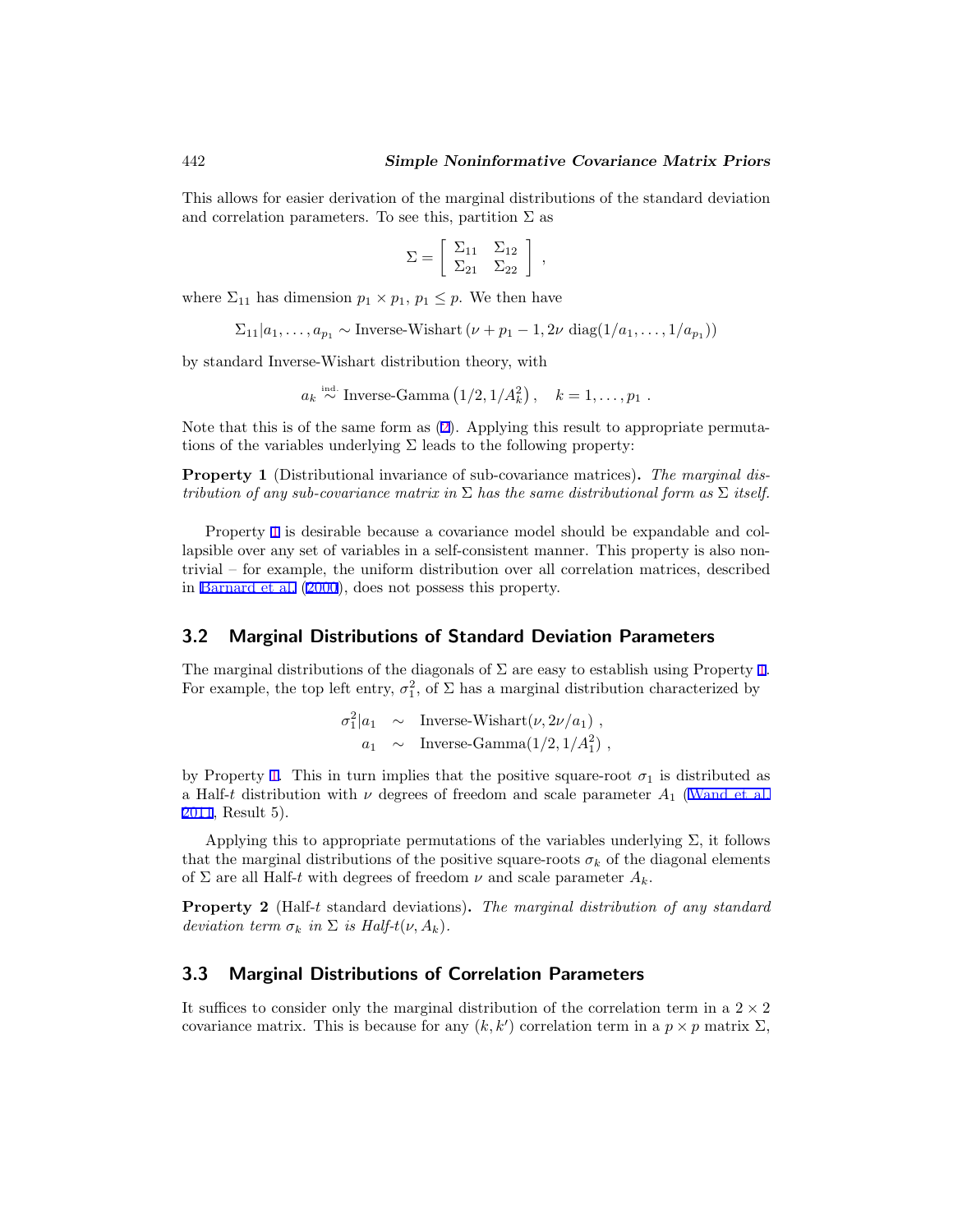we can apply Property [1](#page-3-0) to the  $2 \times 2$  sub-covariance matrix involving only variables *k* and *k ′* .

Hence, consider a  $2 \times 2$  matrix  $\Sigma$  with distribution

$$
\Sigma|a_1, a_2 \sim \text{Inverse-Wishart}(\nu + 2 - 1, 2\nu \text{ diag}(1/a_1, 1/a_2)) ,
$$
  
\n
$$
a_k \stackrel{\text{ind.}}{\sim} \text{Inverse-Gamma}(1/2, 1/A_k^2), \quad k = 1, 2.
$$

Parametrize  $\Sigma$  by  $(\sigma_1, \sigma_2, \rho)$  through

$$
\Sigma = \left[ \begin{array}{cc} \sigma_1^2 & \rho \sigma_1 \sigma_2 \\ \rho \sigma_1 \sigma_2 & \sigma_2^2 \end{array} \right] ,
$$

so that the conditional density of  $(\sigma_1, \sigma_2, \rho)$  given  $(a_1, a_2)$  is

$$
p(\sigma_1, \sigma_2, \rho | a_1, a_2) \propto (a_1 a_2)^{-\frac{\nu+1}{2}} (1 - \rho^2)^{-\frac{\nu}{2} - 2} \sigma_1^{-\nu - 2} \sigma_2^{-\nu - 2} \exp \left\{ -\frac{\nu}{a_1 (1 - \rho^2) \sigma_1^2} \right\}
$$

$$
\times \exp \left\{ -\frac{\nu}{a_2 (1 - \rho^2) \sigma_2^2} \right\}, \quad a_1, a_2, \sigma_1, \sigma_2 > 0, -1 < \rho < 1,
$$

after applying the Jacobian formula for a change of variables. The random variables *a*<sup>1</sup> and  $a_2$  are independent, so their joint density is the product of their marginal densities,

$$
p(a_1, a_2) \propto a_1^{-\frac{1}{2}-1} \exp\left(-\frac{1}{a_1 A_1^2}\right) a_2^{-\frac{1}{2}-1} \exp\left(-\frac{1}{a_2 A_2^2}\right), \quad a_1, a_2 > 0.
$$

The joint density of  $(\sigma_1, \sigma_2, \rho, a_1, a_2)$  is therefore

$$
p(\sigma_1, \sigma_2, \rho, a_1, a_2) \propto (1 - \rho^2)^{-\frac{\nu}{2} - 2} \sigma_1^{-\nu - 2} \sigma_2^{-\nu - 2} a_1^{-\frac{\nu + 2}{2} - 1} \exp\left[ -\frac{1}{a_1} \left\{ \frac{\nu}{(1 - \rho^2) \sigma_1^2} + \frac{1}{A_1^2} \right\} \right]
$$

$$
\times a_2^{-\frac{\nu + 2}{2} - 1} \exp\left[ -\frac{1}{a_2} \left\{ \frac{\nu}{(1 - \rho^2) \sigma_2^2} + \frac{1}{A_2^2} \right\} \right], \quad a_1, a_2, \sigma_1, \sigma_2 > 0, \ -1 < \rho < 1.
$$

By noting that the terms involving *a*<sup>1</sup> form the kernel of an Inverse-Gamma distribution with shape parameter  $(\nu + 2)/2$  and rate parameter  $\frac{\nu}{(1-\rho^2)\sigma_1^2} + \frac{1}{A_1^2}$ , and similarly for *a*<sub>2</sub>, we have the marginal density of  $(\sigma_1, \sigma_2, \rho)$  as

$$
p(\sigma_1, \sigma_2, \rho) \propto (1 - \rho^2)^{-\frac{\nu}{2} - 2} \sigma_1^{-\nu - 2} \sigma_2^{-\nu - 2} \left\{ \frac{\nu}{(1 - \rho^2) \sigma_1^2} + \frac{1}{A_1^2} \right\}^{-(\nu + 2)/2}
$$

$$
\times \left\{ \frac{\nu}{(1 - \rho^2) \sigma_2^2} + \frac{1}{A_2^2} \right\}^{-(\nu + 2)/2}, \quad \sigma_1, \sigma_2 > 0, \ -1 < \rho < 1.
$$

The marginal distribution of  $\rho$  can then be obtained by integrating out  $\sigma_1$  and  $\sigma_2$ , which leads to

$$
p(\rho) \propto (1 - \rho^2)^{\frac{\nu}{2} - 1}, -1 < \rho_{ij} < 1.
$$

We have established the following two properties: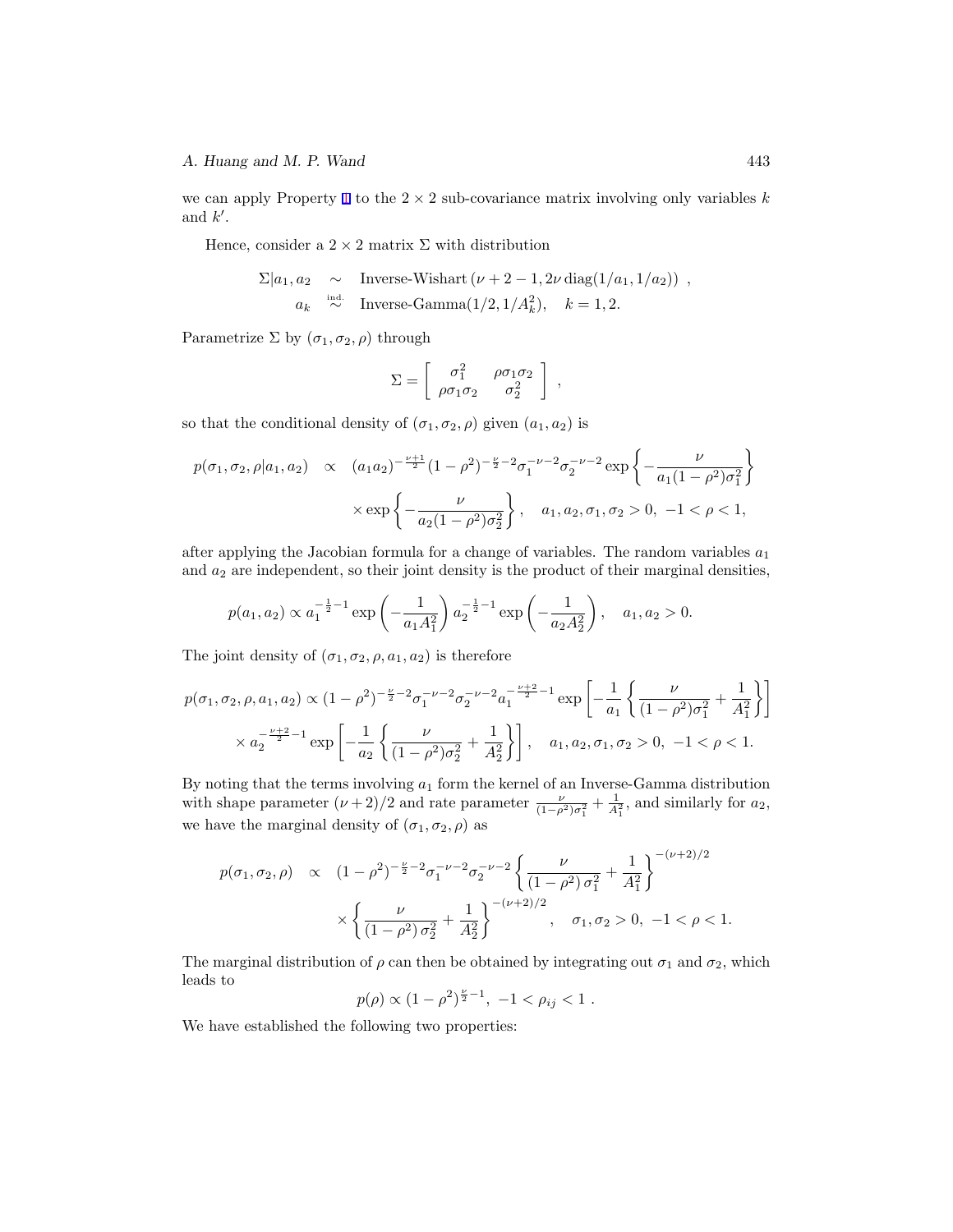<span id="page-5-0"></span>**Property 3** (Explicit marginal density function of correlation parameters)**.** *The marginal distribution of any correlation parameter*  $\rho_{ij}$  *in*  $\Sigma$  *has density* 

$$
p(\rho_{ij}) \propto (1 - \rho_{ij}^2)^{\frac{\nu}{2} - 1}, \quad -1 < \rho_{ij} < 1.
$$

**Property 4** (Uniformly distributed correlation parameters)**.** *For the particular choice*  $\nu = 2$ , the marginal distribution of each correlation parameter  $\rho_{ij}$  in  $\Sigma$  is uniform on (*−*1*,* 1)*.*

### **4 Conditional Conjugacy and Gibbs Sampling**

A family of prior distributions for a parameter is called *conditionally conjugate* if the conditional posterior distribution, given the data and all other parameters in the model, is also in that class ([Gelman](#page-11-0) [2006\)](#page-11-0). From a computational point of view, conditional conjugacy allows Gibbs sampling to be performed for the posterior distribution, provided the prior can be sampled from. From a statistical point of view, conditional conjugacy allows a prior distribution to be interpreted in terms of equivalent data (e.g. [Box and](#page-11-0) [Tiao](#page-11-0) [1973](#page-11-0)). Furthermore, conditional conjugacy is preserved when the model is expanded hierarchically ([Gelman](#page-11-0) [2006\)](#page-11-0). We illustrate the conditional conjugacy property of our model using two linear mixed models examples.

### **4.1 Marginal Longitudinal Regression Model**

Consider the following marginal longitudinal regression model for *n* repeated observations on *m* subjects,

$$
\mathbf{y}|\beta, \Sigma \sim N(X\beta, I_m \otimes \Sigma), \quad \beta \sim N(0, \sigma_\beta^2 I_b),
$$
  
and the prior distribution of  $\Sigma$  given by (2), (3)

which assumes an unstructured covariance structure for observations within an individual and independence of observations across individuals. The hyperparameters are  $\sigma_{\beta}, A_1, \ldots, A_n$  and  $\nu > 0$ , and  $\otimes$  denotes a Kronecker product. Note that *b* is the length of the vector *β*.

It is straightforward to show that the full conditionals for the parameters in (3) are given by

$$
\beta|\text{rest} \sim N\bigg(\left\{X^T(I_m \otimes \Sigma^{-1})X + \sigma_\beta^{-2} I_b\right\}^{-1} X^T(I_m \otimes \Sigma^{-1})\mathbf{y},\right\}
$$

$$
\left\{X^T(I_m \otimes \Sigma^{-1})X + \sigma_\beta^{-2} I_b\right\}^{-1}\bigg),
$$

 $\Sigma$ |rest  $\sim$  Inverse-Wishart $(\nu + m + n - 1,$ 

$$
\sum_{i=1}^{m} (\mathbf{y}_i - X_i \boldsymbol{\beta}) (\mathbf{y}_i - X_i \boldsymbol{\beta})^T + 2\nu \operatorname{diag}(1/a_1, \dots, 1/a_n) \bigg) \quad \text{and}
$$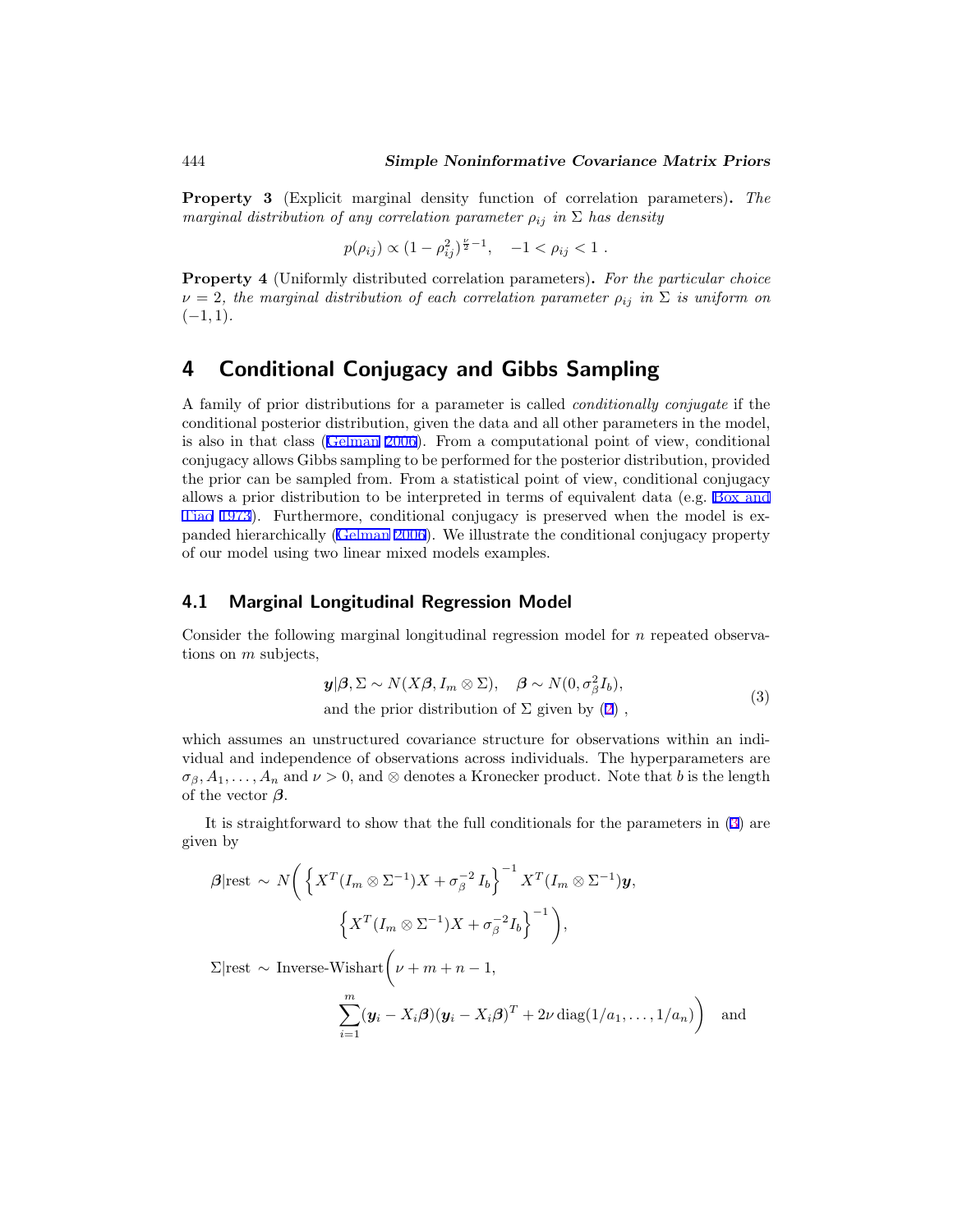#### <span id="page-6-0"></span>*A. Huang and M. P. Wand* 445

$$
a_k
$$
|rest<sup>ind</sup> "Inverse-Gamma $\left(\frac{\nu+n}{2}, \nu(\Sigma^{-1})_{kk} + 1/A_k^2\right)$ ,  $k = 1, ..., n$ ,

where  $(\Sigma^{-1})_{kk}$  denotes the  $(k, k)$  entry of  $\Sigma^{-1}$ . The full conditionals each have standard forms and MCMC reduces to Gibbs sampling.

In the same vein, the MFVB approximation:

$$
p(\boldsymbol{\beta}, \Sigma, \boldsymbol{a} | \boldsymbol{y}) \approx q(\boldsymbol{\beta}) q(\Sigma) q(a_1, \dots, a_n)
$$
\n<sup>(4)</sup>

involves standard distributions and simple closed form coordinate ascent updates. Relevant derivations and results are given in [Menictas and Wand](#page-11-0) [\(2013\)](#page-11-0) for more general semiparametric regression models. For ([3](#page-5-0)), these lead to

- $q(\boldsymbol{\beta})$  has a  $N(\boldsymbol{\mu}_{q(\boldsymbol{\beta})}, \Sigma_{q(\boldsymbol{\beta})})$  distribution,
- $q(\Sigma)$  has a Inverse-Wishart $(A_{q(\Sigma)}, B_{q(\Sigma)})$  distribution

and  $q(a_1, \ldots, a_n)$  is a product of Inverse-Gamma $(A_{q(a_k)}, B_{q(a_k)})$  density functions.

The MFVB coordinate ascent updates are :

$$
\Sigma_{q(\beta)} \leftarrow \{X^{T}(I_{m} \otimes M_{q(\Sigma^{-1})})X + \sigma_{\beta}^{-2}I_{b}\}^{-1} ; \mu_{q(\beta)} \leftarrow \Sigma_{q(\beta)}X^{T}(I_{m} \otimes M_{q(\Sigma^{-1})})\mathbf{y}
$$
  
\n
$$
B_{q(\Sigma)} \leftarrow \sum_{i=1}^{m} \{(\mathbf{y}_{i} - X_{i}\mu_{q}(\beta))(\mathbf{y}_{i} - X_{i}\mu_{q}(\beta))^{T} + X_{i}\Sigma_{q(\beta)}X_{i}^{T}\} + 2\nu \operatorname{diag}(\mu_{q(1/a_{1})}, \ldots, \mu_{q(1/a_{n})})
$$
  
\n
$$
M_{q(\Sigma^{-1})} \leftarrow (\nu + m + n - 1) B_{q(\Sigma)}^{-1} ; B_{q}(a_{k}) \leftarrow \nu \times \{M_{q(\Sigma^{-1})}\}_{kk} + 1/A_{k}^{2}
$$
  
\n
$$
\mu_{q(1/a_{k})} \leftarrow \frac{1}{2}(\nu + n)/B_{q(a_{k})}, 1 \leq k \leq n.
$$
\n(5)

Figure [1](#page-7-0) displays graphs corresponding to model ([3\)](#page-5-0) and the mean field approximation (4). Graph (a) is the directed acyclic graph representation of ([3\)](#page-5-0). Its moral graph (b), obtained by connecting with an edge nodes with a common offspring, shows the full product structure of the joint posterior density function:  $p(\beta, \Sigma, a|y) \propto$  $p(\mathbf{y}|\boldsymbol{\beta},\Sigma)p(\Sigma|\mathbf{a})$ . Graph (c), corresponding to the more rigid product restriction (4), is formed by removal of two edges from (b).

#### **4.2 Random Effects Regression Model**

Consider a general linear mixed model for longitudinal data on *m* subjects,

$$
\mathbf{y}_i|\boldsymbol{\beta}, \mathbf{u}_i, \sigma_{\varepsilon} \stackrel{\text{ind.}}{\sim} N(X_i\boldsymbol{\beta} + Z_i\mathbf{u}_i, \sigma_{\varepsilon}^2 I), \quad i = 1, ..., m,
$$
  

$$
\boldsymbol{\beta} \sim N(0, \sigma_{\beta}^2 I_b), \quad \mathbf{u}_i \stackrel{\text{ind.}}{\sim} N(0, \Sigma),
$$
  
the prior distribution of  $\Sigma$  is (2) with hyperparameters  $A_1, ..., A_r$  and  $\nu > 0$ ,  
and the prior distribution of  $\sigma_{\varepsilon}^2$  is (2) with hyperparameters  $A_{\varepsilon}$  and  $\nu_{\varepsilon} > 0$ .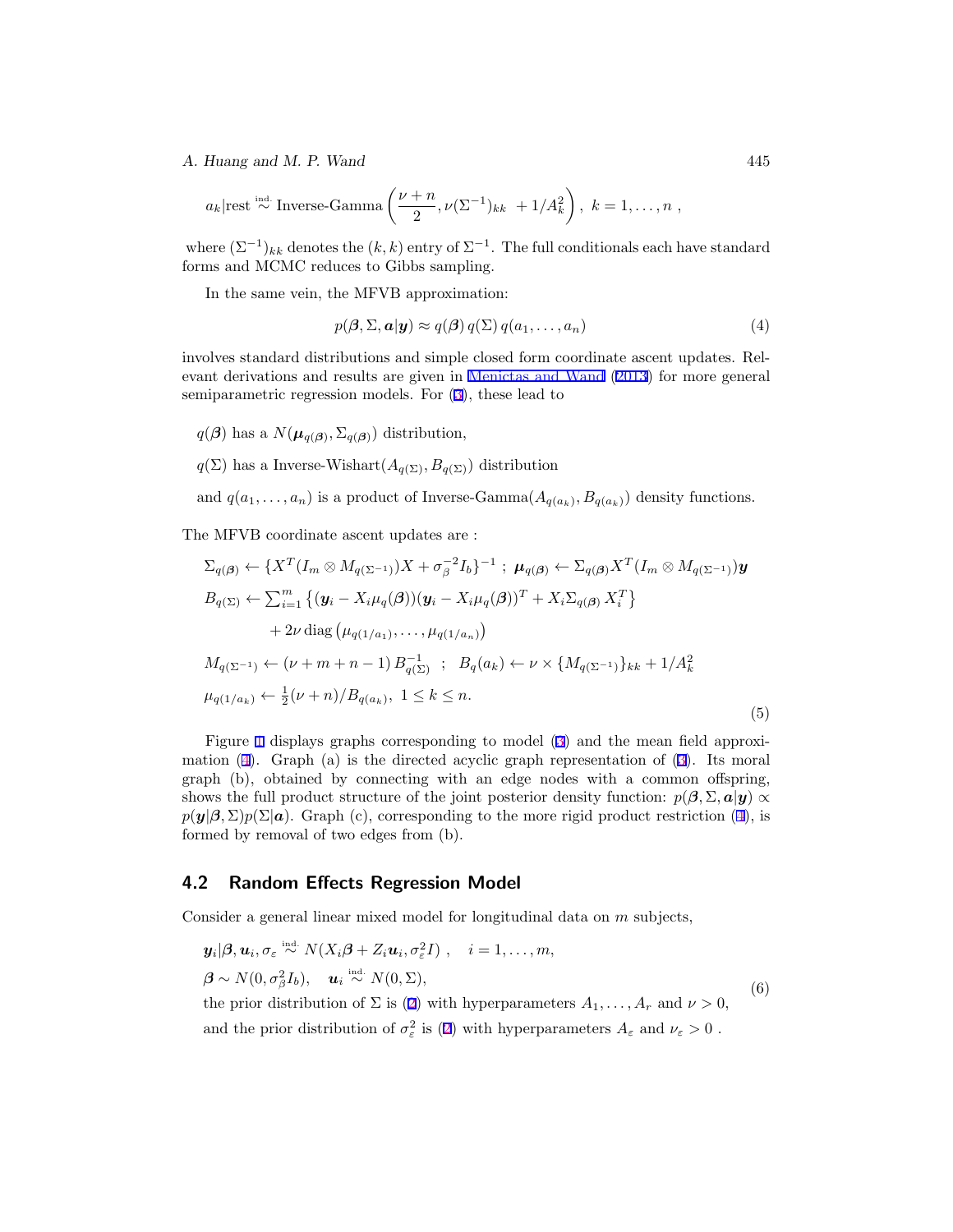

Figure 1: *Graphs relevant to the marginal longitudinal regression model ([3\)](#page-5-0) and the mean field variational approximation that gives rise to ([5\)](#page-6-0): (a) directed acyclic graph for ([3\)](#page-5-0), (b) moral graph for [\(3\)](#page-5-0), (c) modification of (b) with 2 edges removed to impose product restriction [\(4\)](#page-6-0). In each graph, shading is used to signify the observed data.*

The number  $n_i$  of observations for each individual can be different, so in general,  $y_i$  is  $n_i \times 1$ ,  $X_i$  is  $n_i \times b$ ,  $Z_i$  is  $n_i \times r$ ,  $\beta$  is  $b \times 1$  and  $u_i$  is  $r \times 1$ . The hyperparameters are  $\sigma_{\beta}, A_1, \ldots, A_r, A_{\varepsilon}, \nu \text{ and } \nu_{\varepsilon} > 0.$ 

It is again straightforward to compute the full conditionals for all parameters in [\(6](#page-6-0)). For notational convenience, define matrices  $C$  and  $M_{\Sigma}$  by

$$
C = \begin{bmatrix} X_1 & Z_1 & 0 & \cdots & 0 \\ X_2 & 0 & Z_2 & & \vdots \\ \vdots & \vdots & & \ddots & 0 \\ X_m & 0 & \cdots & 0 & Z_m \end{bmatrix}, \quad M_{\Sigma} = \begin{bmatrix} \sigma_{\beta}^{-2}I_b & 0 \\ 0 & I_m \otimes \Sigma^{-1} \end{bmatrix},
$$

and let  $n = n_1 + \ldots + n_m$  be the total sample size. We then have

$$
a_{\varepsilon}|\text{rest} \sim \text{Inverse-Gamma}\left(\frac{\nu_{\varepsilon}+1}{2}, \nu_{\varepsilon}/\sigma_{\varepsilon}^{2}+1/A_{\varepsilon}^{2}\right),
$$
\n
$$
a_{k}|\text{rest} \stackrel{\text{ind.}}{\sim} \text{Inverse-Gamma}\left(\frac{\nu+r}{2}, \nu(\Sigma^{-1})_{kk}+1/A_{k}^{2}\right), k = 1, \dots, r,
$$
\n
$$
\sigma_{\varepsilon}^{2}|\text{rest} \sim \text{Inverse-Wishart}\left(\nu_{\varepsilon}+n, \left\|\mathbf{y}-C(\boldsymbol{\beta}, \mathbf{u})^{T}\right\|^{2}+2\nu_{\varepsilon}/a_{\varepsilon}\right),
$$
\n
$$
\Sigma|\text{rest} \sim \text{Inverse-Wishart}\left(\nu+m+r-1, \sum_{i=1}^{m} \mathbf{u}_{i} \mathbf{u}_{i}^{T}+2\nu \operatorname{diag}(1/a_{1}, \dots, 1/a_{r})\right)
$$
\n
$$
\begin{bmatrix} \boldsymbol{\beta} \\ \mathbf{u} \end{bmatrix}|\text{rest} \sim N\left((\sigma_{\varepsilon}^{-2}C^{T}C+M_{\Sigma})^{-1}\sigma_{\varepsilon}^{-2}C^{T}\mathbf{y}, (\sigma_{\varepsilon}^{-2}C^{T}C+M_{\Sigma})^{-1}\right).
$$

The full conditions are again of standard forms, so Gibbs sampling MCMC and

<span id="page-7-0"></span>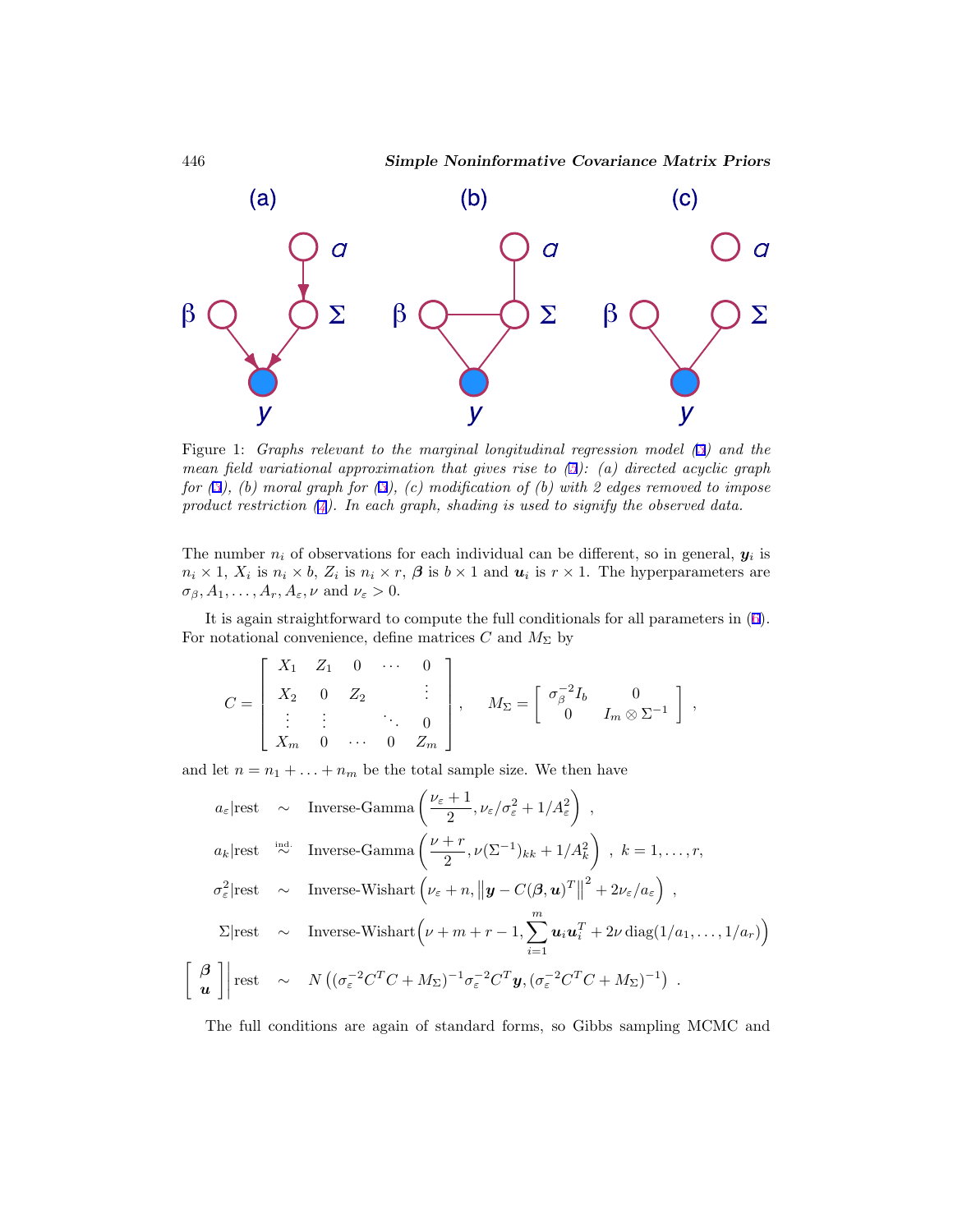<span id="page-8-0"></span>MFVB are straightforward to implement.

#### **Illustration for pig bodyweights data**

[Diggle et al.](#page-11-0) [\(2002](#page-11-0)) describe a data set consisting of weekly bodyweight measurements (kg) on 48 pigs over a period of 9 weeks. A plot of the data suggests a linear mixed model, with a random intercept and slope for each pig, to be a suitable model for the data. That is, we consider the model

$$
weight_{ij} = \beta_0 + U_i + (\beta_1 + V_i) \text{week}_{ij} + \varepsilon_{ij}, \quad i = 1, ..., 48, j = 1, ..., 9,
$$
 (7)

with  $\varepsilon_{ij} \stackrel{\text{ind.}}{\sim} N(0, \sigma_{\varepsilon}^2)$  and

$$
\begin{bmatrix} U_i \\ V_i \end{bmatrix} \stackrel{\text{ind.}}{\sim} N(0, \Sigma), \quad \text{where} \quad \Sigma = \begin{bmatrix} \sigma_U^2 & \rho_{UV} \\ \rho_{UV} & \sigma_V^2 \end{bmatrix}.
$$

To fit this model, we first rescale the response and the covariate to the unit interval [0, 1]. We then use a normal prior for  $\boldsymbol{\beta} = (\beta_0, \beta_1)^T$  and our proposed prior for  $\sigma_{\varepsilon}$  and  $\Sigma$ , as in Section [4.2,](#page-6-0) with the values of the hyperparameters,  $\sigma_{\beta}$ ,  $A_{\varepsilon}$ ,  $A_1$  and  $A_2$ , all set to  $10<sup>5</sup>$  and the shape parameters,  $\nu_{\varepsilon}$  and  $\nu$ , set to 1 and 2, respectively. This corresponds to highly noninformative priors for  $\beta$ ,  $\sigma_{\varepsilon}$  and  $\Sigma$ . More precisely, the priors for the intercept *β*<sup>0</sup> and slope *β*<sup>1</sup> are independent *N*(0*,* 10<sup>5</sup>), the prior for  $\sigma$ <sup>*ε*</sup> is Half-Cauchy(10<sup>5</sup>), the priors for both standard deviation parameters  $\sigma_U$  and  $\sigma_V$  in  $\Sigma$  are Half- $t(2, 10^5)$ , and the prior on the correlation parameter  $\rho_{UV}$  in  $\Sigma$  is uniform on (−1, 1).

The posterior distributions for parameters in model (7) are straightforward to estimate using the Gibbs sampling procedure prescribed earlier in this section. In our simulations, samples were thinned by keeping every 5th simulation after an initial burnin period of 5000 simulations, with the total number of samples kept being 1000.

Figure [2](#page-9-0) summarizes the Gibbs output after back-transforming to the original units. Rudimentary diagnostic plots of the Gibbs samples given in the first few columns indicate excellent mixing. The kernel density estimated marginal posterior densities of all model parameters, Bayes estimates and 95% credible sets, based on the Gibbs samples, are also shown. They indicate, for example, significance of the random slope component since the lower endpoint of the 95% credible set for  $\sigma_V$  is strictly positive.

## **5 Practical Implications for Sparse Covariance Matrix Estimation**

The high level of noninformativeness and relatively simple computational implementation of the proposed model would be moot points if there are no discernible improvements in practical performance over the classical Inverse-Wishart prior. Here, we carry out simulations to study the performance of the two approaches in the specific context of sparse covariance matrix estimation. Sparse covariance matrix estimation is becoming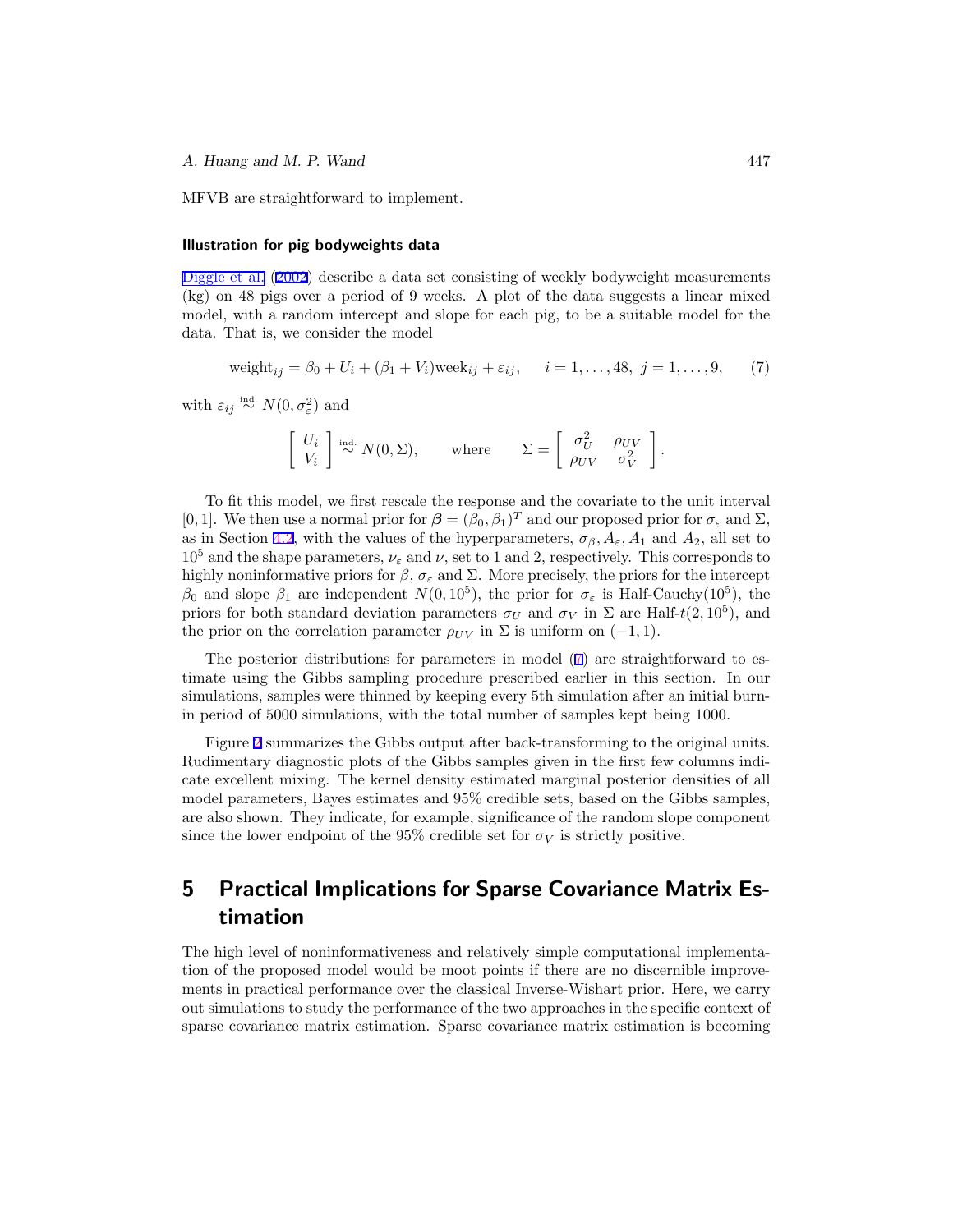<span id="page-9-0"></span>

| parameter           | trace | lag 1 | acf                                                   | density                         | summary                                                                |
|---------------------|-------|-------|-------------------------------------------------------|---------------------------------|------------------------------------------------------------------------|
| βο                  |       |       |                                                       | 19<br>ż0.<br>1B<br>21           | posterior mean: 19.3<br>95% credible interval:<br>(18.5, 20.2)         |
| $\beta_1$           |       |       |                                                       | 62<br>64<br>6                   | posterior mean: 6.21<br>95% credible interval:<br>(6.03, 6.39)         |
| $\sigma_U$          |       |       | <u>in in der der der in der der der eine der in d</u> | ò.<br>$\ddot{\mathbf{3}}$<br>A. | posterior mean: 2.77<br>95% credible interval:<br>(2.21, 3.5)          |
| $\sigma_V$          |       |       |                                                       | 04<br>06<br>оs                  | posterior mean: 0.642<br>95% credible interval:<br>(0.511, 0.803)      |
| PUV                 |       |       |                                                       | $-0.5$<br>$\circ$<br>0.5        | posterior mean: -0.0831<br>95% credible interval:<br>$(-0.366, 0.216)$ |
| $\sigma_{\epsilon}$ |       |       |                                                       | 12<br>13<br>1.1<br>14           | posterior mean: 1.27<br>95% credible interval:<br>(1.18, 1.37)         |

Figure 2: *Summary of MCMC samples for fitting the linear mixed model ([7](#page-8-0)) to the pig bodyweights data. The columns are: (1) parameter name, (2) trace plot of the Gibbs sample, (3) plot of Gibbs sample against its lag 1 sample, (4) sample autocorrelation function, (5) kernel density estimate of posterior density function, (6) numerical summaries of posterior density function.*

increasingly important in high-dimensional data settings, where complex data structures can be substantially simplified through correct identification of independencies between variables (e.g., [Bien and Tibshirani](#page-11-0) [2011\)](#page-11-0).

The synthetic datasets used in our simulations are constructed in the following way. For each simulation, a  $10 \times 10$  sparse covariance matrix  $\Sigma_{\text{true}}$  is constructed by first randomly selecting 10 of its 45 correlation terms to be nonzero. The nonzero correlations are then randomly chosen uniformly between *−*1 and 1, subject to the condition that the resulting correlation matrix is positive-definite, with the diagonal variance terms all set to 1. Conditional on  $\Sigma_{\text{true}}$ , datasets consisting of *m* independent and identically distributed random vectors  $y_1, \ldots, y_m$  are simulated from the multivariate normal distribution  $N(\mathbf{0}, \Sigma_{\text{true}})$ . This procedure is repeated 1000 times for each sample size. The sample sizes of  $m = 20, 40$  and 60 we consider are small compared to the number of free parameters in an unconstrained 10 *×* 10 covariance matrix. It is in such situations that any shrinkage effects may be useful.

For each dataset, the proposed model [\(2](#page-2-0)) is used to fit the data. That is, we consider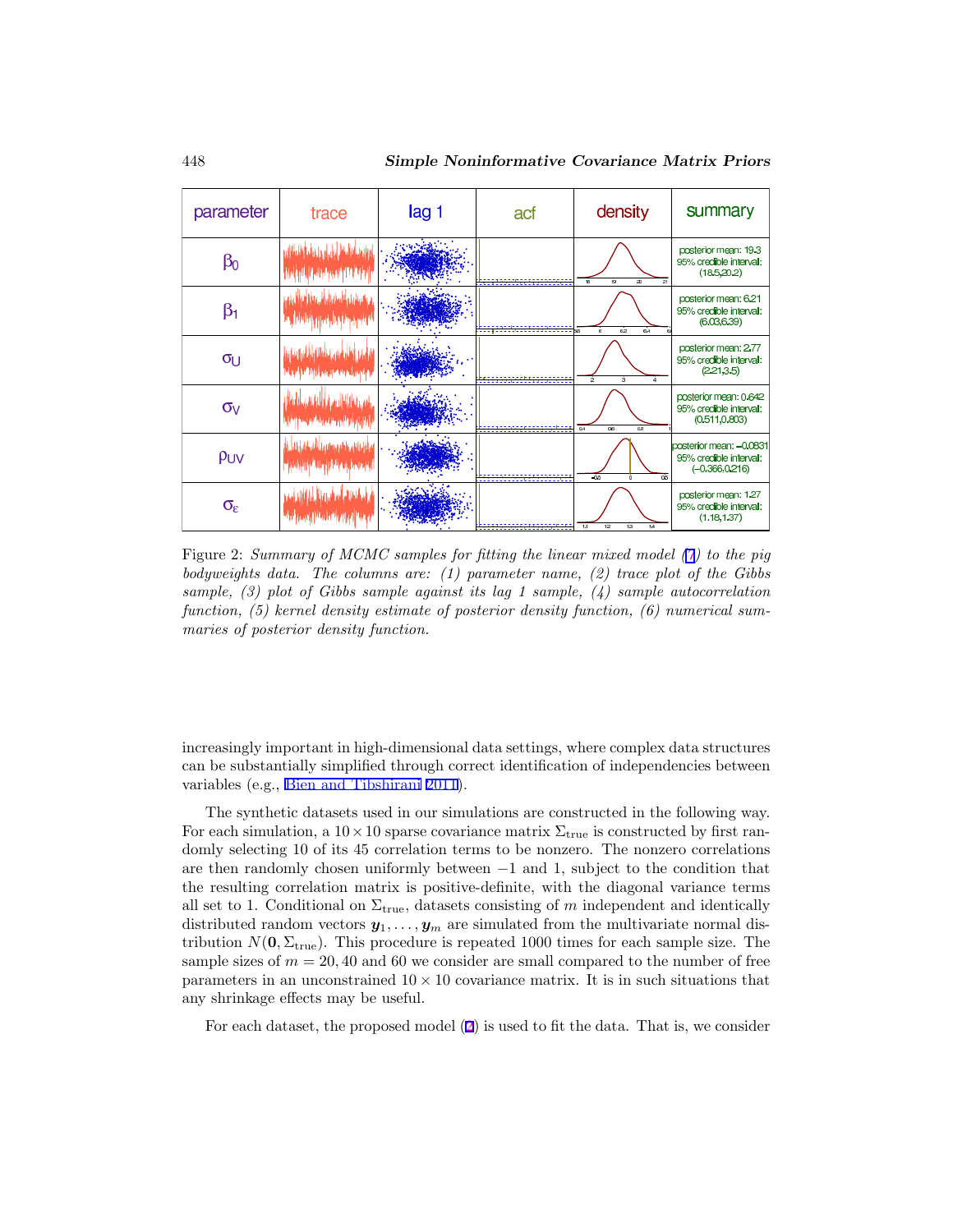#### <span id="page-10-0"></span>*A. Huang and M. P. Wand* 449

| sample size | zero correlations | nonzero correlations | diagonal entries |
|-------------|-------------------|----------------------|------------------|
| 20          | 26.7%             | $11.4\%$             | 47.3%            |
| 40          | 13.8%             | 4.9%                 | $22.1\%$         |
| 60          | $9.3\%$           | $3.1\%$              | 15.0%            |

Table 1: *Average percentage reduction in the posterior mean absolute errors for the proposed prior over the Inverse-Wishart prior when estimating (i) truly zero correlations, (ii) truly nonzero correlations and (iii) diagonal entries, in a* 10 *×* 10 *sparse covariance matrix.*

the model

$$
y_i | \Sigma \stackrel{\text{ind.}}{\sim} N(0, \Sigma), \quad i = 1, \ldots, m
$$

the prior distribution of  $\Sigma$  is ([2\)](#page-2-0) with hyperparameters  $A_1, \ldots, A_{10}$  and  $\nu > 0$ .

As in Section [4.2,](#page-6-0) the hyperparameters  $A_1, \ldots, A_{10}$  are set to  $10^5$  and the shape parameter  $\nu$  set to 2, corresponding to highly noninformative Half-*t* priors on each standard deviation term and uniform priors on each correlation term. The posterior distributions of  $\Sigma|\mathbf{y}$  are then estimated using the Gibbs sampling procedure prescribed in Section [4.2](#page-6-0), with a burn-in period of 5000 simulations and the total number of samples kept being 1000. We then used each Gibbs sample to approximate the posterior mean absolute error (MAE) for each entry of  $\Sigma$ , defined by

$$
\text{MAE}(\Sigma_{kk'}) = E\Big\{|\Sigma_{kk'} - (\Sigma_{\text{true}})_{kk'}| \Big| \mathbf{y}\Big\}, \quad 1 \leq k, k' \leq 10.
$$

In Table 1, we present the average reduction in the MAEs of the proposed prior over the classical Inverse-Wishart $(2 \varepsilon, 2 \varepsilon I)$  prior for estimating (i) the truly zero correlations, (ii) the truly nonzero correlations, and (iii) the standard deviation terms on the diagonal. In the  $1 \times 1$  case, the latter prior corresponds to the commonly used Inverse-Gamma $(\varepsilon, \varepsilon)$  prior for variance parameters (e.g., [Spiegelhalter et al.](#page-12-0) [2003](#page-12-0)). We set  $\varepsilon = 0.01$ . The averages are taken over both the 1000 replicates and either (i) the 35 truly zero correlations, (ii) the 10 truly nonzero correlations or (iii) the 10 standard deviations, respectively.

We see from Table 1 that the proposed model offers substantial reductions in MAE for correlation terms that are truly zero, with the effect being more pronounced for smaller sample sizes. There appears to be a reasonably strong shrinkage effect for the truly zero correlation terms. For the nonzero correlations, the proposed model still offers a general reduction in MAE, although the effect here is much less pronounced. We also see that the proposed model offers substantial reductions in MAE for the standard deviation terms. These results suggest that the high level of noninformativity offered by our proposed prior, through inducing marginal uniform and Half-*t* priors on the correlation and standard deviation parameters respectively, translates into an overall increase in practical performance over the classical Inverse-Wishart prior for sparse covariance matrix estimation.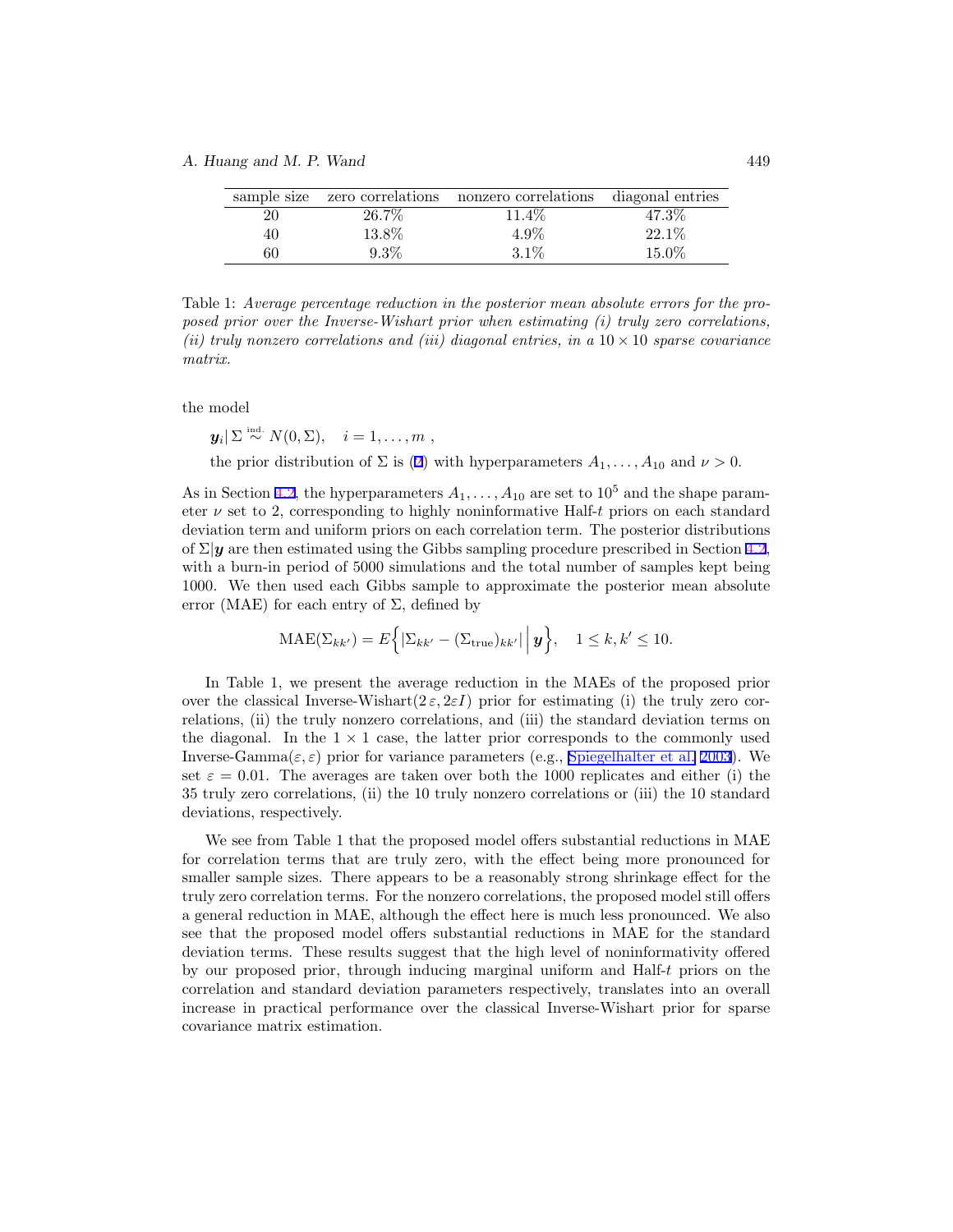### <span id="page-11-0"></span>**6 Summary**

The arguments in Gelman (2006) for using Half-*t* priors on standard deviation parameters to achieve arbitrarily high noninformativity are compelling. In this paper, we extend this idea to the multivariate setting by introducing a family of covariance matrix priors that induces Half-*t* priors on each standard deviation term and uniform priors on each correlation. It is demonstrated through simulations that the proposed family can offer better practical performance over the classical Inverse-Wishart prior in the context of sparse covariance matrix estimation. The approach is particularly easy to implement computationally, with a conditional conjugacy property leading to simple, exact Gibbs sampling for the posterior distribution. Moreover, this conditional conjugacy property is preserved when the model is expanded hierarchically, allowing the proposed prior to be used in more complicated Bayesian hierarchical models with minimal additional computational burden.

### **References**

- Armagan, A., Dunson, D. B., and Clyde, M. (2011). "Generalized Beta Mixtures of Gaussians." In Shawe-Taylor, J., Zemel, R., Bartlett, P., Pereira, F., and Weinberger, K. (eds.), *Advances in Neural Information Processing Systems 24*, 523–531. [440](#page-1-0)
- Barnard, J., McCulloch, R., and Meng, X. L. (2000). "Modeling covariance matrices in terms of standard deviations and correlations, with application to shrinkage." *Statistica Sinica*, 10: 1281–1311. [440,](#page-1-0) [442](#page-3-0)
- Bien, J. and Tibshirani, R. J. (2011). "Sparse estimation of a covariance matrix." *Biometrika*, 98: 807–820. [448](#page-9-0)
- Box, G. E. P. and Tiao, G. C. (1973). *Bayesian Inference in Statistical Analysis*. Reading, MA: Addison-Wesley. [444](#page-5-0)
- Diggle, P., Heagerty, P., Liang, K.-L., and Zeger, S. (2002). *Analysis of Longitudinal Data*. New York: Cambridge University Press, 2 edition. [440](#page-1-0), [447](#page-8-0)
- Gelman, A. (2006). "Prior distributions for variance parameters in hierarchical models." *Bayesian Analysis*, 1: 515–533. [439,](#page-0-0) [440](#page-1-0), [441](#page-2-0), [444](#page-5-0), 450
- Mathai, A. M. (2005). "A pathway to matrix-variate gamma and normal densities." *Linear Algebra and Its Applications*, 396: 317–328. [439,](#page-0-0) [440,](#page-1-0) [441](#page-2-0)
- Menictas, M. and Wand, M. (2013). "Variational inference for marginal longitudinal semiparametric regression." *Stat*, 2: 61–71. [445](#page-6-0)
- O'Malley, A. and Zaslavsky, A. (2008). "Domain-level covariance analysis for multilevel survey data with structured nonresponse." *Journal of the American Statistical Association*, 103: 1405–1418. [440](#page-1-0)